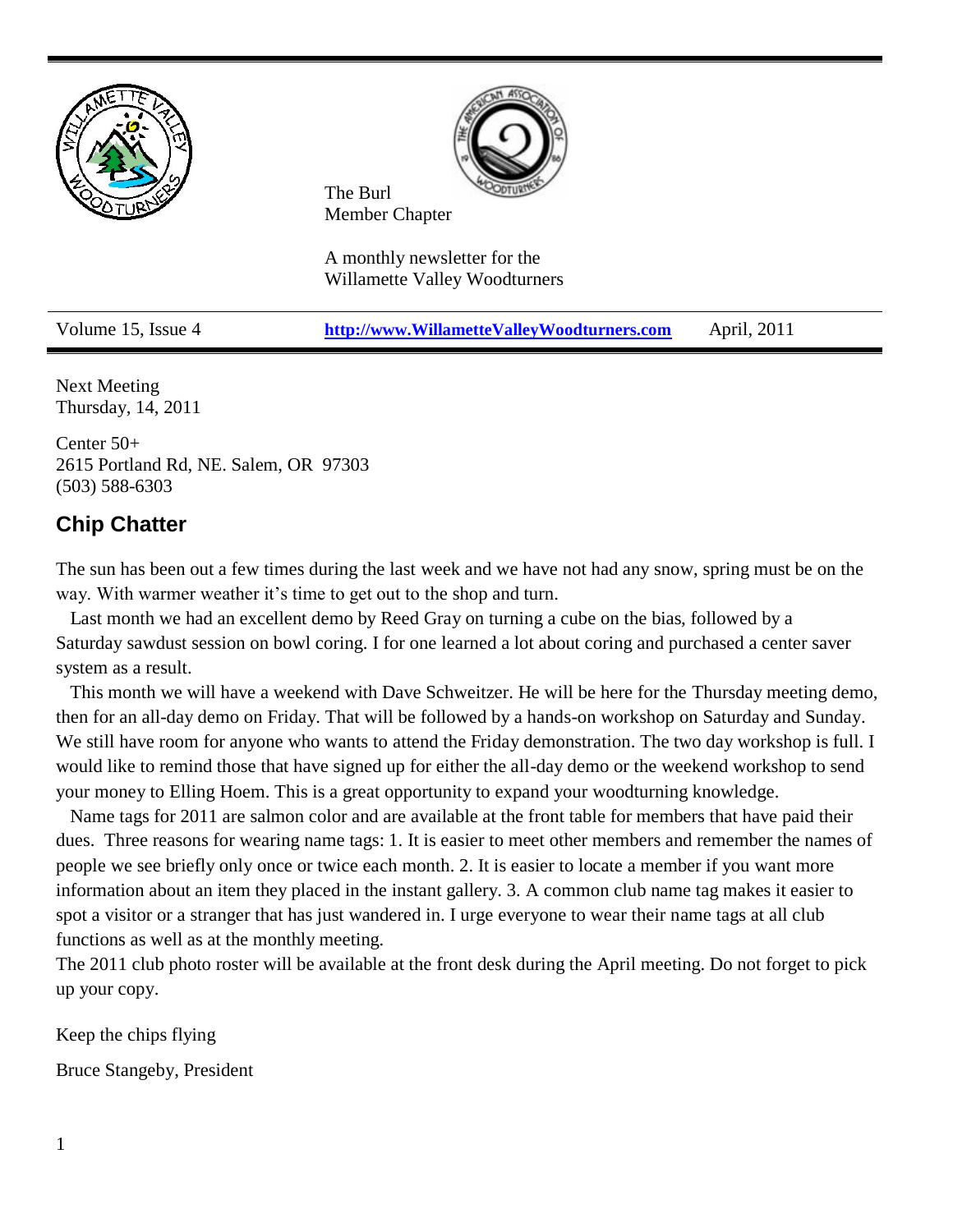# Club Business

# **Current & Upcoming Events**

**April Demonstration** (Thursday, April 14, 2011)



In April, we are going to have our first, all weekend Woodturning session. Dave Schweitzer will offer us an evening club demo, followed Friday with an all day demonstration, culminating in an hands on 2 day woodturning course. I have great expectations for a GREAT time, lots of camaraderie, and heaps of learning. Dave is originally from Michigan but has lived in the Pacific Northwest since 1962. I will update you more on cost of everything and what all will be covered. For the moment, feast your eyes on some of Dave's turnings..........

Dave has taken his talents, fabricated his own lathe and tools which he uses on his turnings. he does one of a kind pieces as no two pieces of wood are the same. He shows particular attention to form, detail and finishes which best show the fine grain and beauty of the natural woods.

Dave is a member in good standing with the American Association of Woodturners. He is affiliated with the Olympic Peninsula Chapter and the South Puget Sound Chapter. Dave has demonstrated throughout the Pacific Northwest and has been acknowledged in several publications.

**May Demonstration** (Thursday, May 12, 2011)



May Demonstration: Vernon Leibrant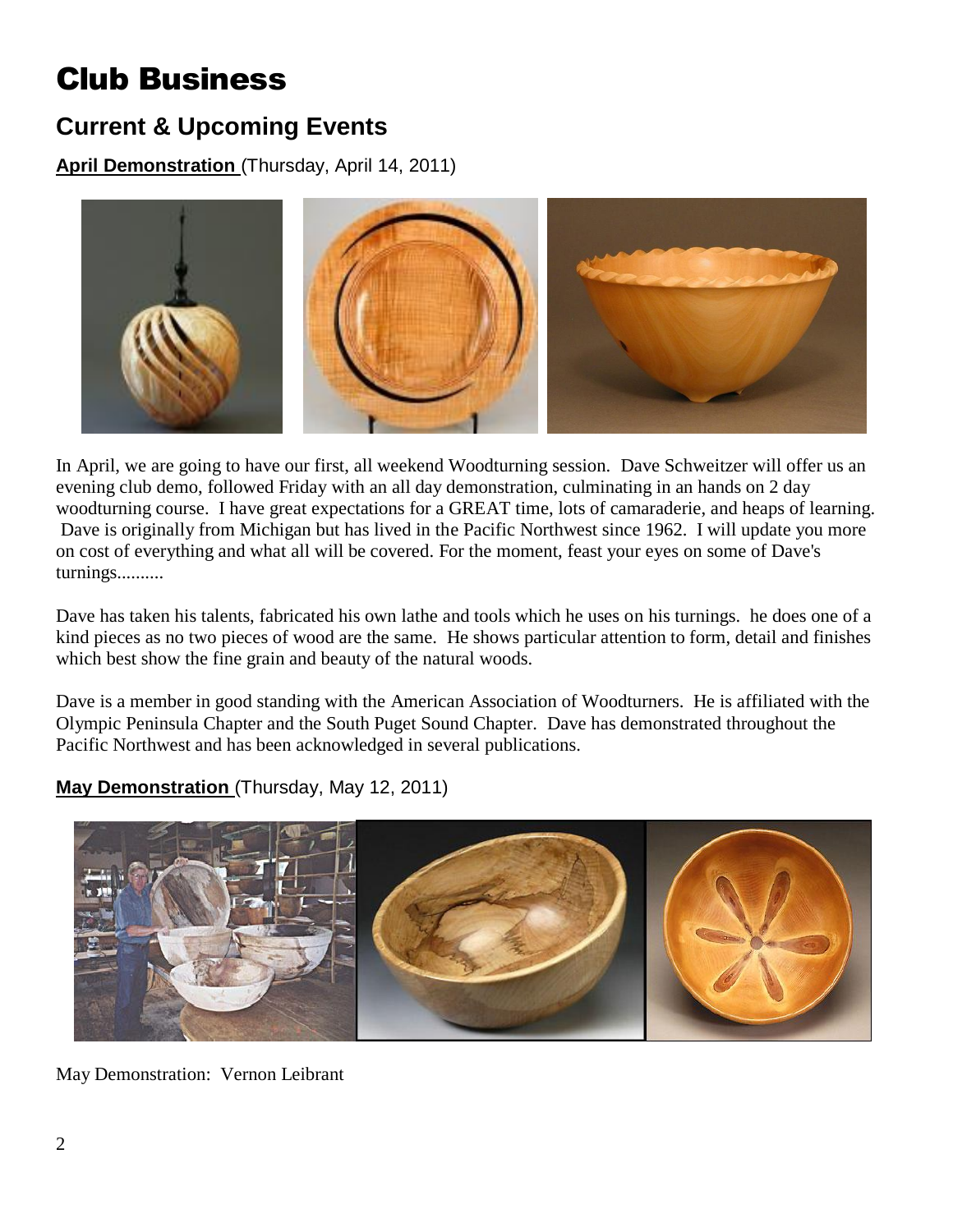Vernon Leibrant is a natural tinkerer and a self-tutored turner. He began making wooden tops in the late 1940's on a little Sears and Roebuck lathe in his father's shop. (One of his early accomplishments was a top that could spin for nine minutes on a pull.) A one-time logger and saw miller, Leibrant lives at the foot of the Cascade Mountains in northwest Washington State, surrounded by country roads that bear the names of his family relations.

In the late 1980's, as interest in woodturning grew, the American Association of Woodturners was formed. Vernon joined in the camaraderie and education available in turning clubs and symposiums. He began teaching woodturning in the United States and Canada in 1990.

Flatwork, he calls it, but his first love is turning. He makes mostly bowls and platters. The platters, up to 50 inches wide, are wall hangings that look much like pictures with their interesting wood grain. His work is sold in galleries nationwide and at his shop, which is always open.

## Demonstration for the club:

Vernon plans to turn a bowl from a green log to a finished bowl. This should take about 1 hour. He will bring his own tools and wood and the club lathe will be fine. He will work off of a face plate only. No chucks will be necessary. He will demonstrate turning green wood, power sanding, drying green bowls and finishing.

**Fri. 5/13** Demo/Workshop:

- Introduction for turning a bowl from green wood
- Help participants get their own project started
- Supervise everyone as they turn

#### The focus will be on:

Vernon's method of tool use - "I am a self-taught turner and I'll show you what I do." Turning bowls from green wood Power sanding of green wood

Green bowl drying methods

All levels of expertise will be addressed.

There is a \$20.00 charge for the Friday workshop.

# Membership Rewards (sorry, available to club members only)

## *Library*

A friendly reminder to members with books and /or videos checked out from the library. Please return them at this next meeting.

## *Wood Gathering*

Sign-up sheets will be available to indicate your availability to help with wood gathering. Anyone who learns of a tree or log that is available to the club should notify Jerry Lelack (503 510-1577) or Bob Hutchinson (503 508-3279). The intent is to gather wood, process it to usable pieces, store it at the home of Terry Gerros', and then make it available to members. Terry can be reached at 503 580-5013.

-----------------------------------------------------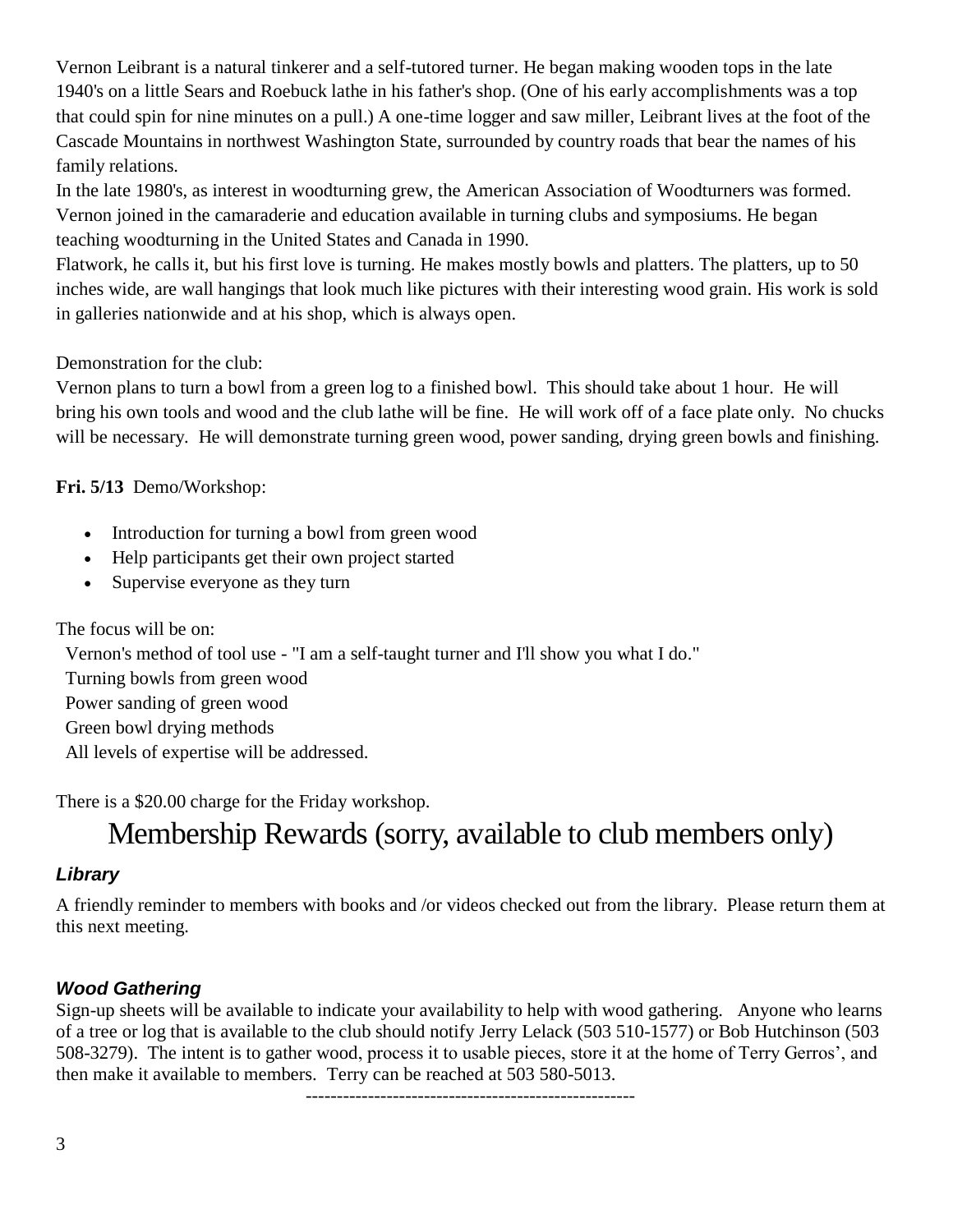From Terry Gerros: I have managed to accumulate a number of turning blanks for sale from several people. Oh wait, I brought this on myself........what started out selling blanks for a buddy who is a disabled vet, has spiraled into......well, a lot of fun. So, listed below is what I have available. The blocks are close to wholesale price or below and consist primarily of figured walnut (both claro and English), ambrosia maple, persimmon, mimosa, black locust, myrtle wood, figured maple, maple burl, and figured myrtle wood. Most of the blocks are dried and waxed, ready to turn to a finished product. Some of the blocks are green, but waxed. Also available are stabilized pen blanks (figured maple, speckled maple, myrtle wood, buckeye burl), bottle stoppers (buckeye burl), and spindle stock of varying sizes and types of wood. You are welcome to come see the wood and purchase on Saturdays or at my discretion, please call to make sure I am available. I try to make it convenient for everyone, especially those who want to talk woodturning for a bit. My cell number is 503-580-5013.

All the walnut bowl blanks are 3" thick give or take a bit, and are both English and claro walnut, some have both types grafted together, lots of fiddle back, marbling. These blocks are cut from gunstock material.

Pricing for the walnut is as follows:

 4 x 4.....\$2.00 8 x 8.....\$8.00 5 x 5.....\$3.50 9 x 9.....\$10.00 6 x 6.....\$4.50 10 x 10..\$12.00 7 x 7.....\$6.00 11 x 11..\$14.00 I also have the following: Stabilized pen blanks... $3/4 \times 3/4 \times 5$  \$2.50 each Bottle stoppers............3/\$1.00

The other blanks have the price marked on them. So if you are looking for some killer blanks, give me a call.

#### *Supplies*

The club purchases a few supplies in bulk and sells it to members at club cost. We routinely have superglue (\$5), black or brown superglue (\$10) accelerator (\$6) and Anchor Seal (\$10/gal). Recently the club purchased a small supply of half round protractors (\$6) used to measure the angle ground on a tool, HSS rods (\$3)  $\frac{1}{4}$ " x 8" used to make the round skews demonstrated by Bill McCoy at the October meeting, and depth gauge (\$5). Bob Quadros will have the resale items still available at the meeting. Please bring the correct change for the items you want.

#### **Club Member Discounts**

From Terry Gerros: Club orders will be going out on **April 18**. If our order equals or exceeds \$1,000, Craft Supply gives us a 13% discount plus free shipping. If you order from the sales items, you will receive the club discount in addition to the sale discount, making many items available at very attractive prices.

Club members are registered with Klingspor's Woodworking Shop at [www.woodworkingshop.com](http://www.woodworkingshop.com/)or 800- 228-0000, they have your name and will give you a 10% discount.

Hartville Tool will give club members a 20% discount for the next year and a 15% discount after that: [www.hartvilletool.com](http://www.hartvilletool.com/)or 800-345-2396

If you show your club card at checkout time to the cashier at Woodcraft in Tigard they will give you a 10% discount (may not apply to some machinery).

Exotic Wood is offering a discount of 15% off any orders placed at: [www.exoticwoodsusa.com](http://www.exoticwoodsusa.com/) . (This includes sale items and free shipping on orders over \$300). Use promo code ewusaAAW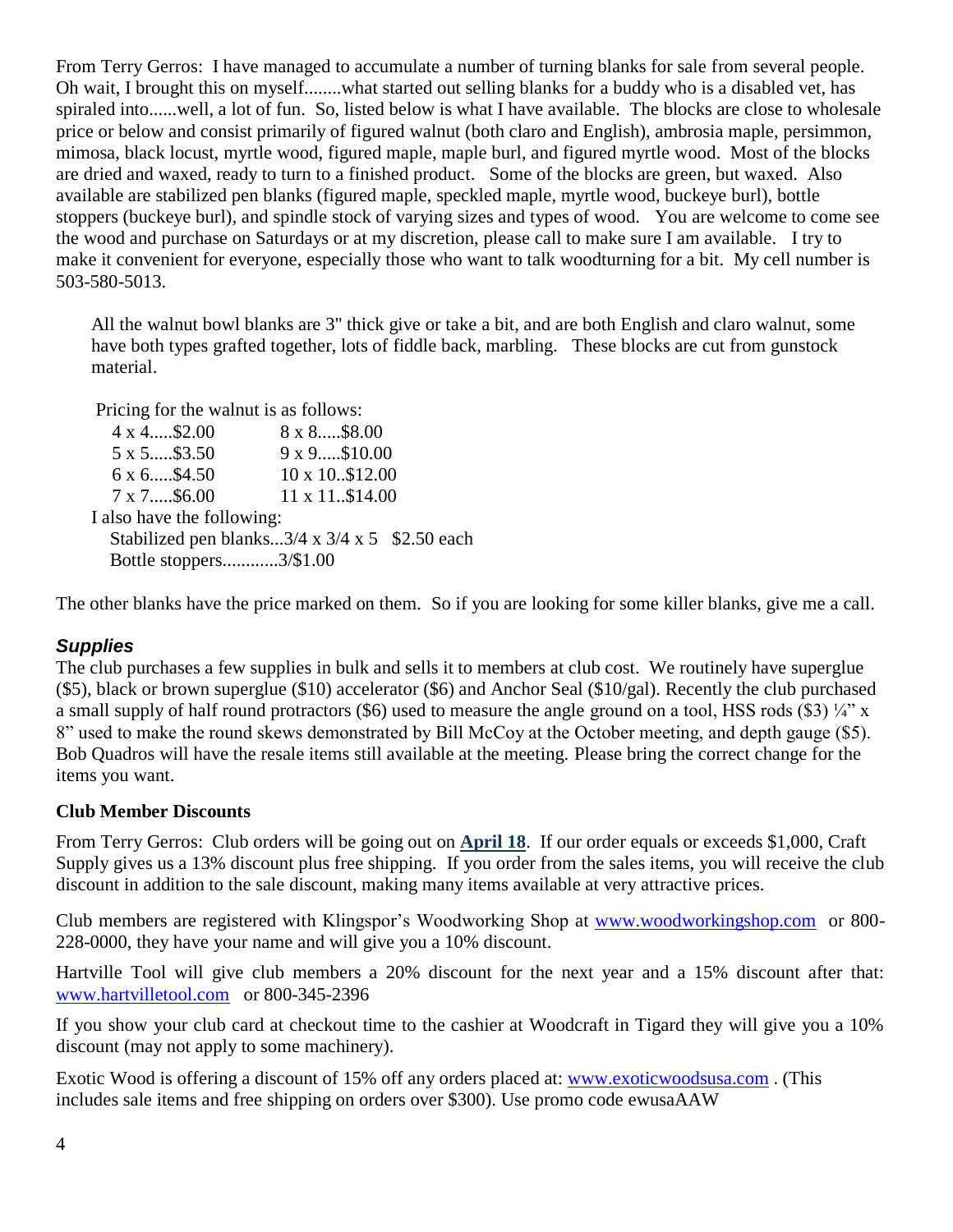Gilmer Wood now offers our club a 10% discount on purchases made there. If you haven't been to Gilmers, it is well worth the trip to Portland, if only to make your mouth water and make you cry if you leave empty handed.

North Wood Figured Wood can be viewed at North Woods Figured Wood Here's our website [www.nwfiguredwoods.com](http://www.nwfiguredwoods.com/). Please take a look! We're happy to offer you our courtesy 15% discount. Anyone from our club can simply type in "WOODTURNERS" at check out to receive the sale price. No minimum purchase. We've got beautiful Big Leaf Maple, Black Locust, Madronne, White Oak, Ash, Elm and Yew.....turning blanks, slabs, burls and lumber.

### WILLAMETTE WOODTURNERS ASSOCIATION MINUTES OF THE March10, 2011 MEETING

At 6:30 PM, on March 10, 2011 President Bruce Stangeby called the meeting to order and all present (67 members and visitors) said the Pledge of Allegiance to the Flag of the United States of America. After the pledge President Stangeby reported that during our last meeting he read the proposed changes to the current bylaws. He said he was required to read them a second time before having a vote to deny or accept the proposed changes. President Stangeby then read, for the second time, the proposed changes. There was a call to accept the changes and a second and a vote was had and the changes were unanimously accepted. The new bylaws are not in affect!

After this Vice President Gerros announced that if any one needed to place an order to Craft Supply through the club that they should do so quickly, as the order will go in on 3-14-2011. VP Gerros also announced that a saw dust session will be held tomorrow, 3-11-2011, at his shop and will be conducted by Reed Gray who is our demonstrator tonight. The saw dust session will cover the use of three different bowl parting systems. After this President Stangeby announced our demonstrator for the night, Reed Gray from Eugene. Reed is a production turner from Eugene, Oregon, and has given many demonstrations and seminars during his career. President Stangeby said the night's topic will be "Turning Bowls on the Bias." The floor was then given to Reed Gray.

When starting his demonstration Reed said one of the most important aspects of turning bowls on the bias was to have extremely sharp tools. He then gave a short demonstration of how he sharpens, free hand, on a platform.

After this Reed spoke about how to turn a bowl on the bias and stressed that the correct cuts on the tips of the bowl blanks was crucial. He said that the tips can be cut to 45 degree angles on the table saw or chop saw. Reed also explained that cutting totally clean is almost impossible because the grain is going every way possible.

Reed then demonstrated his method of turning a bowl on the bias and showed his method of turning the bowl from start to finish. He produced a completed bowl during his demonstration. There were many questions during the session. Reed also gave a short talk on finishing after he completed his bowl and the members and guests were totally impressed with the demonstration.

After taking a short break Reed also demonstrated how he turns sushi platters from square and rectangular shaped wood. He then turned a couple of sushi plates and amazed the audience. At this point his demonstration ended and all in attendance appreciated his demonstration.

At this time the wood raffle was held and the meeting ended.

Presented by: Rick Lyle, Secretary